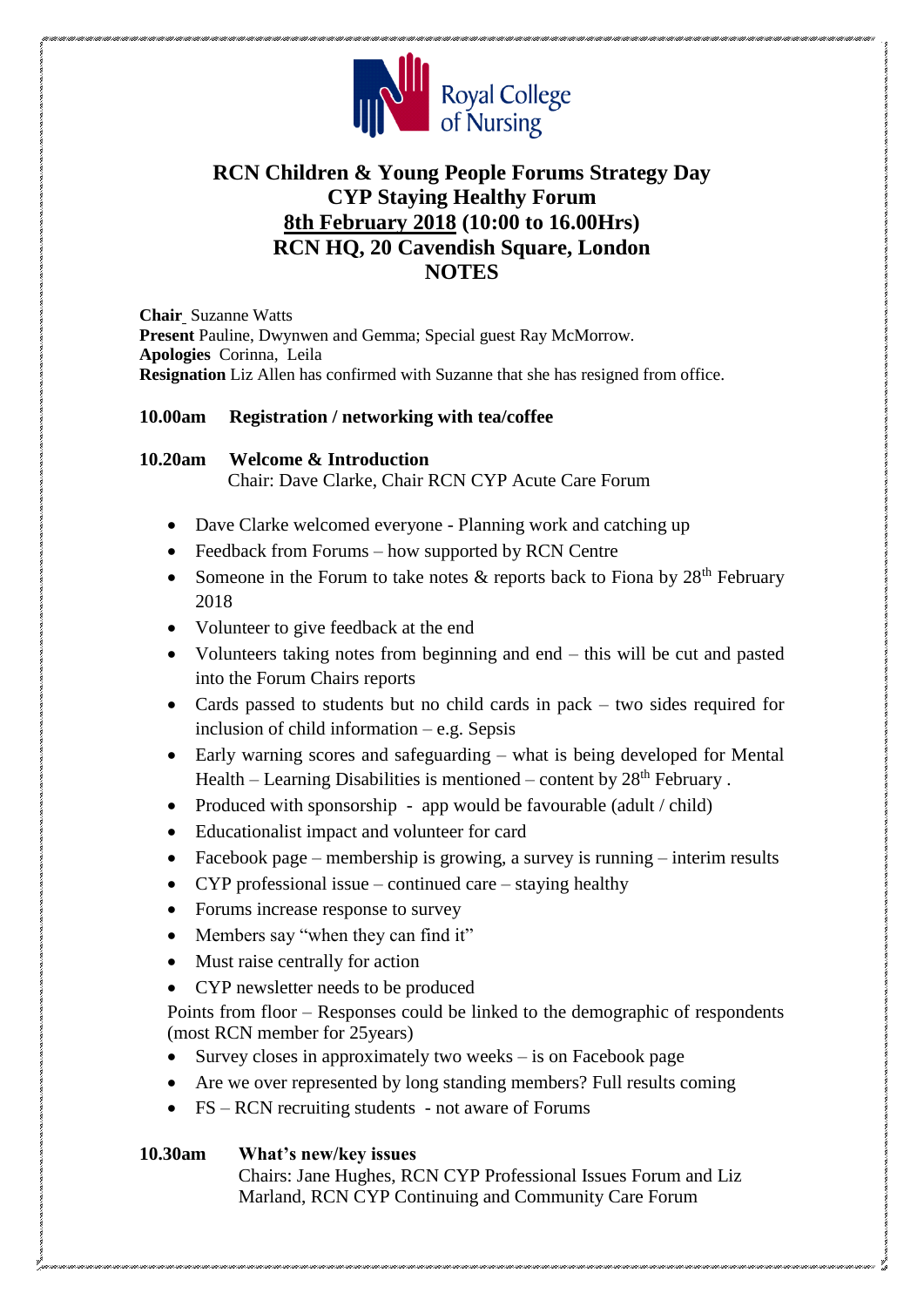- Jane Hughes welcomed new members
- Moderators Angela (spec nurse) Judith (Prof job)
- Difficulty knowing the applicants to Forums are members of RCN
- Should be at least 1 or 2 moderators for each Forum
- If increasing or nominating moderator then let FS know
- Work discussed LAC Obesity Vital Signs Transgender Neonatal Gangs – Sexual Assault – Public Affairs (LARA), close the gap – safe and effective staff – overlap, shifts – website issues – across Forum working
- Can we link up with other Forums for fringes what is agreed for Congress what is shared?
- Wendy Preston presented on putting in bids New paperwork 5 pages easier
- £78,000 per year funded allocation web based best sample bids written during day workshop
- Postcards being produced to hand out to prospective members
- Writing workshop for RCN bulletin member gave presentation but can send to K O'M? Leah Williams
- Clinical sheets RCN; plans to have clinical decision making practice based website – launch pass June 2018
- Motion on sub annual rep
- Congress information and finalisation Liverpool for next 3 years following Belfast 2018
- Next Forum chairs meeting  $28<sup>th</sup>$  February,  $11am 3:30pm$
- Fiona  $S$  commitment attend strategy day  $TC$ 's and voting places –must have audit trail - demonstrate need for Forum

## **11.00am Individual Forum steering committee members meet and discuss: Priorities (Survey, Congress events etc) and action plan for 2018-19**

## **Review of last years actions and Plans for this years work**

### BLOG

All committee members have completed blogs. Some had done the training but this is no longer available.

## FORUM WEBSITE

Much discussion ensued about how to improve our involvement and increase responders to the Facebook page. In the survey people were keen to have specific networks. It was agreed by the group that we would pilot such a network on CAMHS as this is a very topical issue at the moment. Suzanne suggested applying for FCG bid for the task.

### LIBRARY RESOURCES

Suzanne to speak to Jane re resources as there are regularly new books and guidance being published. Jane is currently putting a bid in to develop a web based resource.

## FORUM MEMBERSHIP

Gemma, Suzanne and Corrina's terms of office will be up in December 2018. Some discussion around the process of re applying took place. Suzanne to bring this to the next chairs meeting . Corrina has a new role which involves being the lead for LAC which will be important in view of Liz's recent resignation.

## REVIEW OF PUBLICATIONS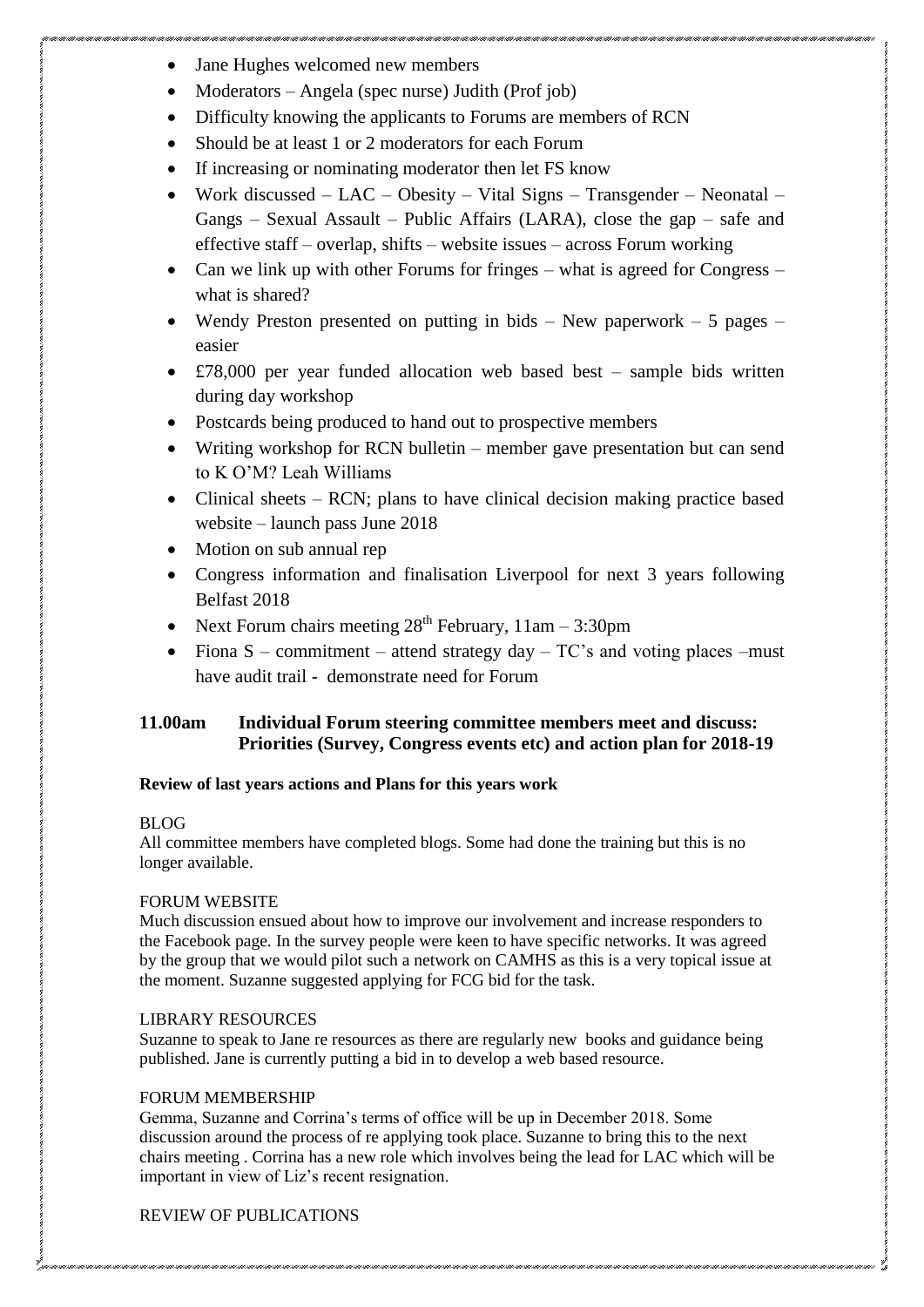There was some thoughts about the lack of progress maybe being about the overall usefulness of them in light of the extensive guidance produced from national organisations.

**Transition** (Pauline and Suzanne) – some thoughts that this should be a cross working approach across forums

**Mental Health** – Gemma stated that the two publications should be amalgamated. Suzanne and Fiona suggested co=opting Iuan (Nurse Consultant from Wales)

**Digital Publication** – originally Gemma and Orla, but Suzanne and Dwynwen will now be taking it forward

**Getting it right for Teenagers** (Suzanne) – again thoughts abouy involving other Forums in this.

**Safeguarding Children** (Suzanne and Leila) - currently on hold

**Position on School Nursing and Health Visiting** – currently on hold – awaiting outcome of Scotland and N Ireland consultation

**The role of the school nurse** – done

#### 12.30pm **Lunch & networking**

### 13.15pm **Individual Forum steering committee members meet and continue discussion before 'returning with plan':**

#### **CONFERENCES**

Two relevant conferences this year – "Looked after Children" (Spring 2018) and "School Nurses" (Summer 2018). Both also took place in 2017 and were well received and evaluated

#### **MODERATOR**

Pauline agreed to be moderator for the CYP Staying Health Forum Facebook

TRANSFORMING CHILDREN AND YOUNG PEOPLES HEALTH PROVSION Gemma to review the Green Paper and send comments on behalf of RCN to [antonia.barnes@rcn.org.uk](mailto:antonia.barnes@rcn.org.uk)

#### **CONGRESS**

Discussed travel, days of attendance and voting. Regarding Fringe events, both Corrinna's and Pauline's bids have been accepted. Suzanne is in discussion about her event and will be following this up with relevant people. We can keep in touch with each other at Congress via Whatsapp

#### RECRUITEMENT AND INDUCTION OF NEW MEMBERS

There is a need for new members to join the Forum. Some thought given to whether to use a webinar, twitter chat or Mymeet to encourage interest. It was noted that some members continue to prefer paper based journals as opposed to virtual communication Action – Suzanne to speak to speak to comms

#### **14.45pm Comfort break**

### **15.00pm Feedback from each Forum & collaborative discussion**

 Chairs: Suzanne Watts, Chair RCN CYP Staying Healthy Forum and Doris Corkin, Chair RCN CYP Specialist Care Forum

### **RCN CYP Continuing & Community Care Forum**

- Increased reporting of activity required
- Supporting children with educational needs +ve feedback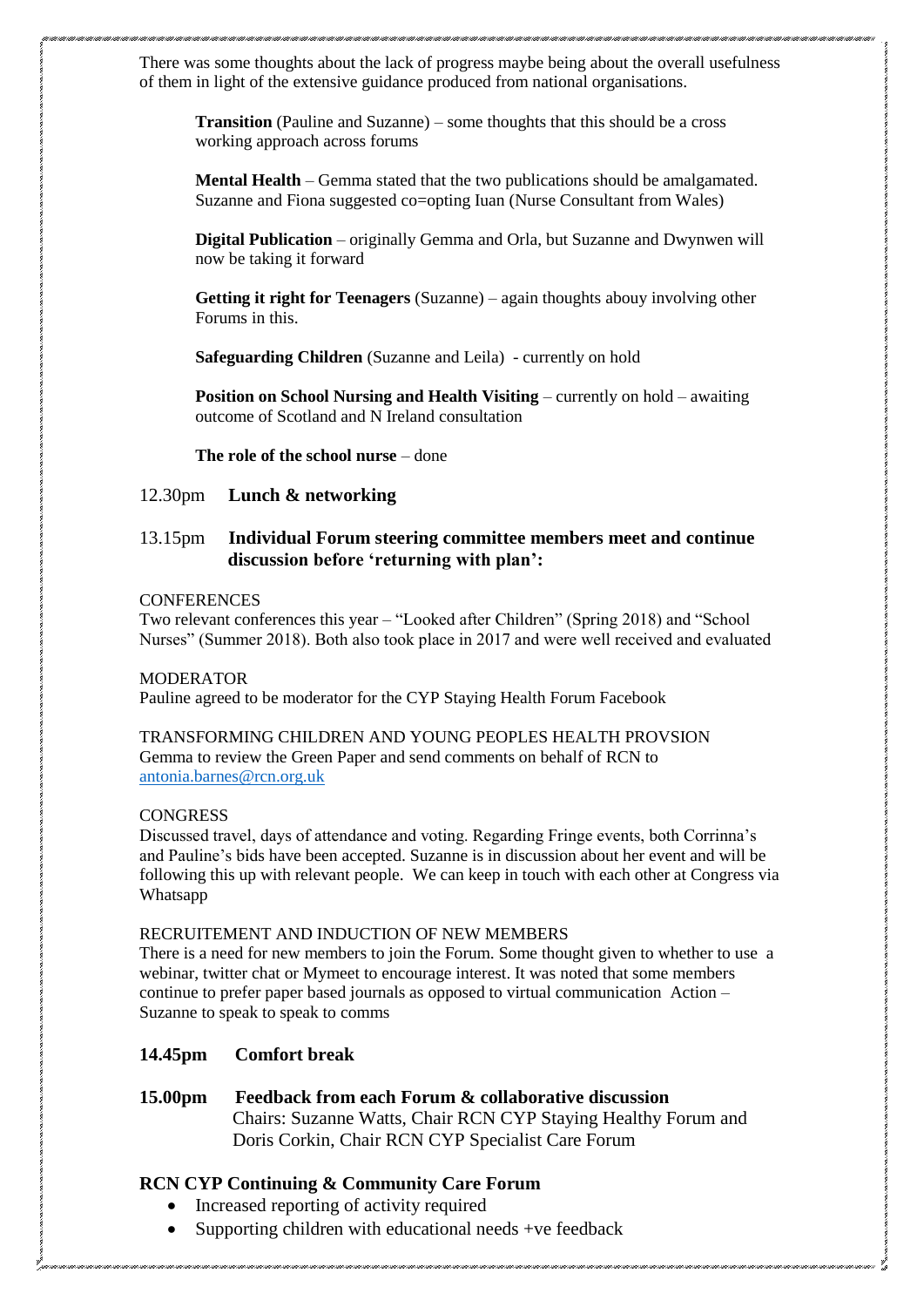- Bid future of community nursing? with Specialist group issues around CPD, 24 hr care
- Exploring deep suctioning CPD work
- Facebook group 2nd moderator
- NCPOD
- Student cards Orla keen to look at this
- Work with Intensive Care forum around Pal care
- Orla and Trisha to write blogs
- School nurse work to widen network. This is to include Facebook group work.
- Submitting a bid and? hearing by August

## **RCN CYP Staying Healthy Forum**

- Retirement of members
- Congress good attendance
- Obesity
- $\bullet$  SOC
- NSPCC work not accepted at congress. Launch of another module later in the year.
- Children's conference 2017 well attended
- Future conferences will be attended
- Paula to be 2nd moderator
- Survey responses biased by not having hardcopy.
- Various suggestions to increase electronic engagement
- Publications to increase cross forum collaboration. Particularly digital
- Develop avenues to increase parity of esteem of MH
- Increase digital engagement? Successful other forums and how to they work.
- We (community) to access chats and engagement. Debate on various mediums and platforms.

## **RCN CYP Specialist Care Forum**

- Student cards keen to be involved. Doris named. Observations, weight etc ?too acute. Only one card though. Debate about which topic. 28th Feb require information.
- Safeguarding language difficulties
- Blogging require training. No further training.
- Reviewed documents
- Standard letter to forum chairs to establish clarity on progress of documents.
- Bids specialist surgery bid did not get up. Takes lots of time and can process be improved.
- Are we able to have more strategy days?
- CYP leaflet has some suggested changes
- RCNi decision tool.
- Awards and presentations announced.
- Work on TP nutrition. Requested by commissioners

## **RCN CYP Professional Issues Forum**

- Reviewed last year's work. CYO nursing film
- Respond to priorities survey.
- Online resource for CYP
- Publications some on hold
- Increase visibility of forums
- Nurses in independent sector work
- Workforce and staff force issues